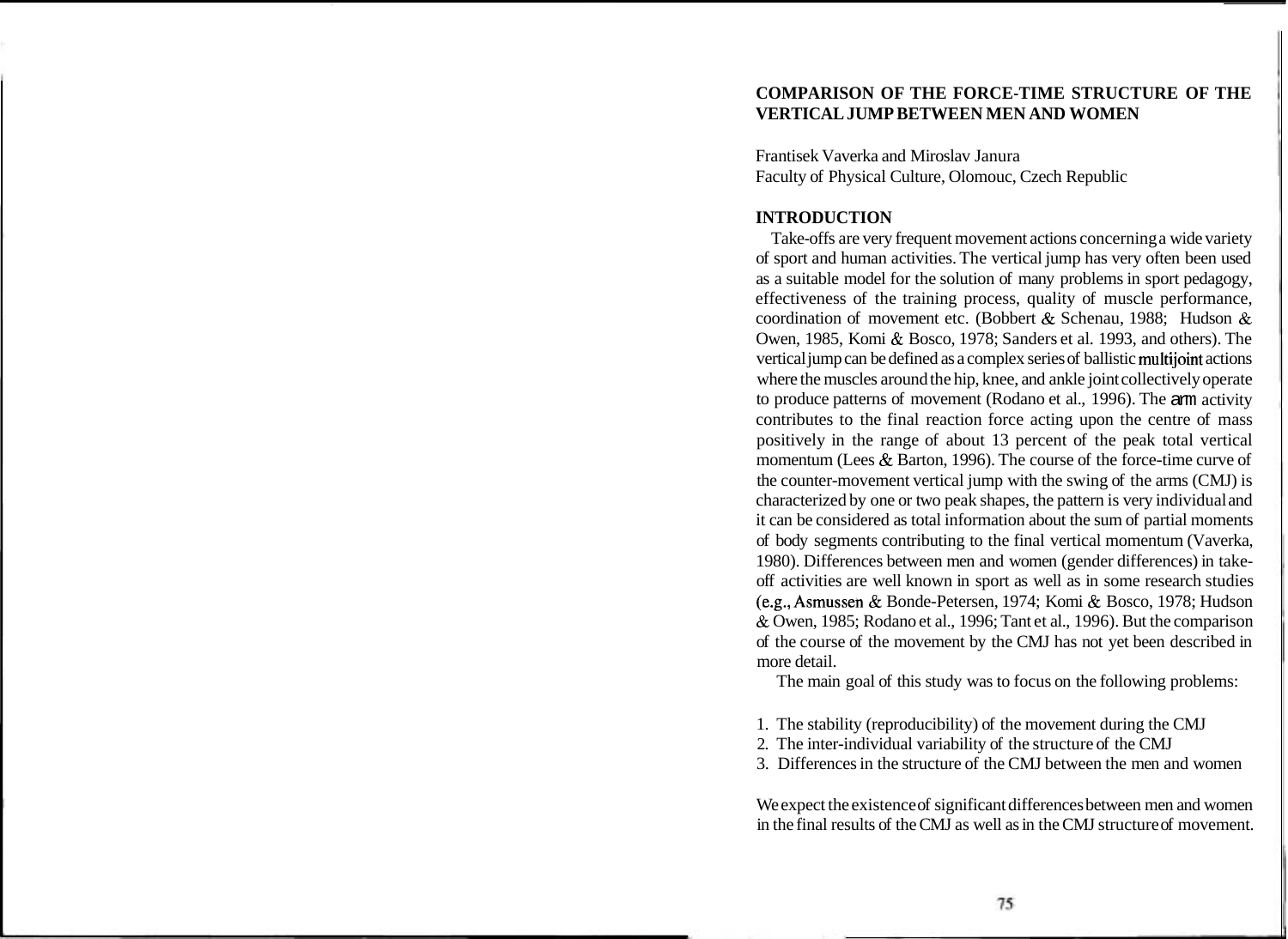

Figure 1. Graphical expression of measured variables.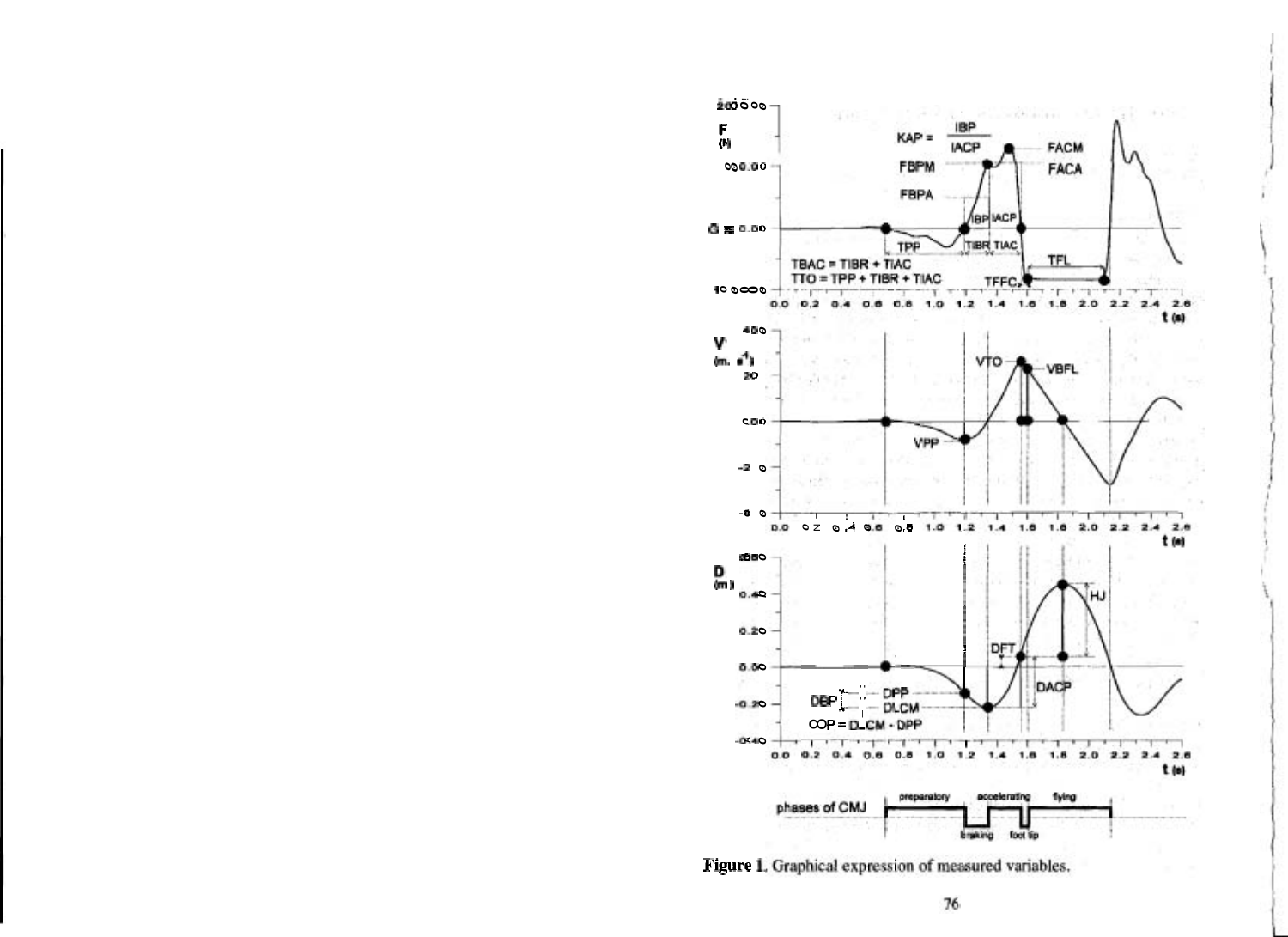### **METHODS**

The CMJ was at the centre of our interest. Two groups of students of physical education (men,  $n = 54$ , body height = 178.40 (6.12 cm, body mass = 79.00 (  $6.36 \text{ kg}$ ; women, n = 47, body height = 168.48 (  $6.20 \text{ cm}$ , body mass  $= 59.72$  (6.44 kg) were the subjects of the research. They performed two CMJ on a KISTLER platform. The reaction force Fz(t) was analyzed on an ON-LINE system by using our own software which derived the velocity-time and distance-time functions from the  $Fz(t)$  component (sampling frequency 1 kHz). Twenty-three biomechanical variables describing the structure of CMJ from the point of view of time, force, velocity, and distance of the centre of mass (CM) of the human body in defined phases during the jump (preparatory, braking - eccentric, accelerating - concentric, and flying phase) were computed in the realtime. Graphic expression of all measured variables is given in Figure 1. Data were elaborated by statistical procedures based on the STATGRAPHICS package (basic statistical characteristics, t-test, correlation analysis).

#### **RESULTS**

All statistical characteristics of measured data are given in Table 1. The mean and standard deviation describe basic information about the interindividual variability of variables by gender categories.

### **Table 1**

Counter-movement vertical jump. Difference between men and women, coefficients of stability-reproducibility

| Variable    | Men    |           | Women |           | d     | T-test    | Men  | Women |  |
|-------------|--------|-----------|-------|-----------|-------|-----------|------|-------|--|
|             | Mean   | <b>SD</b> | Mean  | <b>SD</b> |       |           | r.,  | Г.,   |  |
| <b>TPP</b>  | 0.418  | 0.140     | 0.314 | 0.072     | 0.104 | 4.599**   | .735 | .500  |  |
| <b>DPP</b>  | 0.162  | 0.056     | 0.120 | 0.029     | 0.042 | 4.619**   | .781 | .749  |  |
| <b>TIBR</b> | 0.142  | 0.054     | 0.134 | 0.029     | 0.008 | 0.910     | 449  | .659  |  |
| <b>DBP</b>  | 0.090  | 0.033     | 0.085 | 0.025     | 0.011 | 1.782     | .669 | .818  |  |
| <b>VPP</b>  | 1.077  | 0.262     | 1.018 | 0.223     | 0.059 | 1.204     | .742 | .742  |  |
| <b>FBPM</b> | 950.6  | 197.6     | 793.0 | 220.3     | 157.6 | 3.789**   | .781 | .869  |  |
| <b>FBPA</b> | 566.4  | 146.9     | 480.8 | 143.1     | 85.60 | 2.957**   | .764 | .845  |  |
| <b>IBP</b>  | 75.95  | 18.85     | 61.90 | 15.24     | 14.05 | $4.078**$ | .740 | .907  |  |
| <b>DLCM</b> | 0.258  | 0.077     | 0.205 | 0.049     | 0.053 | $4.002**$ | .776 | .831  |  |
| TIAC        | 0.246  | 0.045     | 0.224 | 0.044     | 0.02  | $2.508*$  | .867 | .853  |  |
| <b>TBAC</b> | 0.388  | 0.088     | 0.358 | 0.070     | 0.030 | 1.902     | .693 | .830  |  |
| <b>DACP</b> | 0.383  | 0.067     | 0.307 | 0.056     | 0.076 | $6.118**$ | .912 | .874  |  |
| <b>VTO</b>  | 2.97   | 0.167     | 2.54  | 0.166     | 0.430 | 12.979**  | .924 | .940  |  |
| <b>FACM</b> | 1124.4 | 184.3     | 863.5 | 217.62    | 260.9 | $6.520**$ | .849 | .759  |  |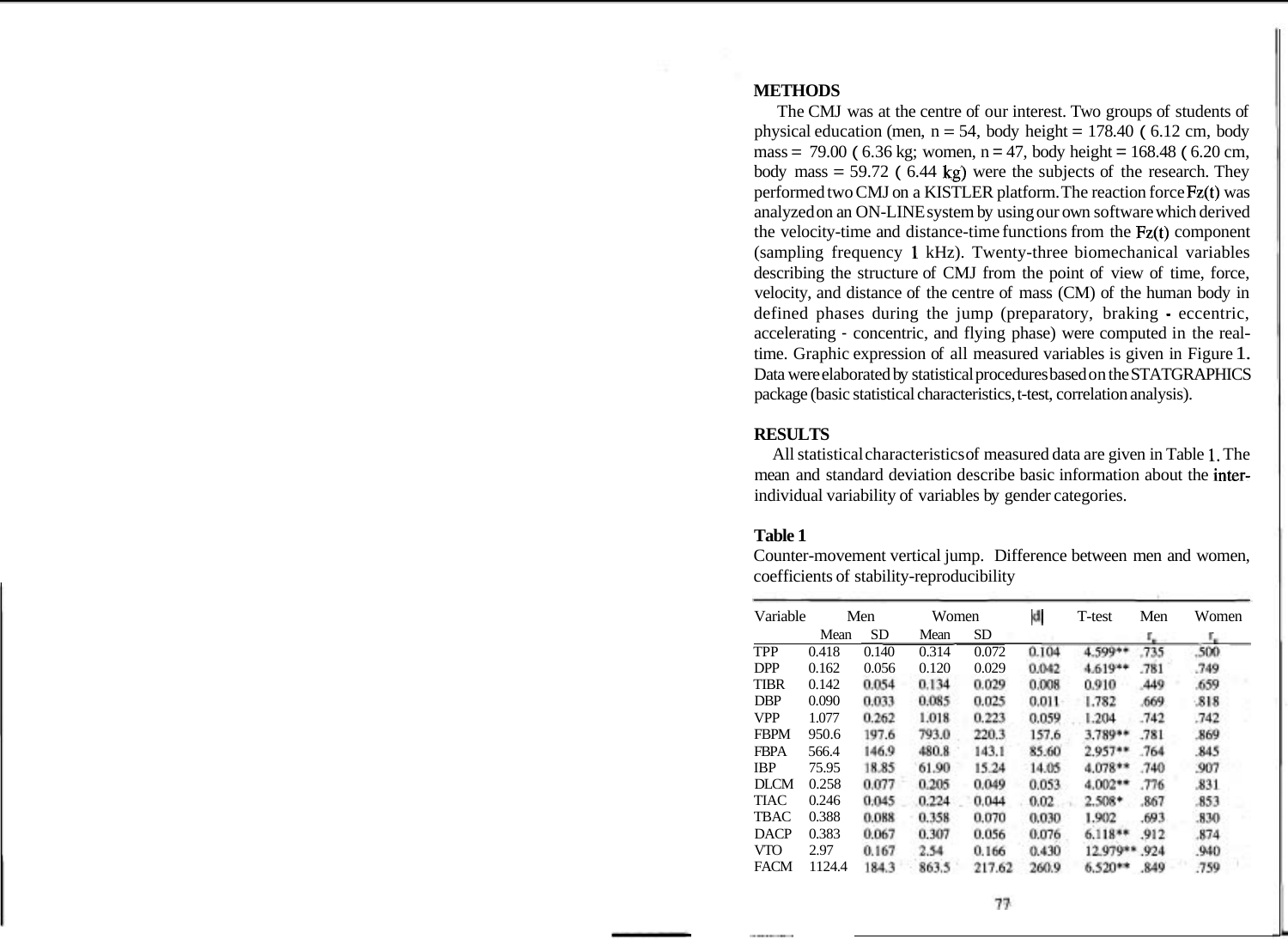| Variable    | Men   |           | Women |           | ΙđΙ   | T-test         | Men  | Women |  |
|-------------|-------|-----------|-------|-----------|-------|----------------|------|-------|--|
|             | Mean  | <b>SD</b> | Mean  | <b>SD</b> |       |                | r.,  | т.    |  |
| <b>FACA</b> | 877.7 | 171.1     | 711.1 | 146.46    | 166.6 | $5.219**$      | .879 | .855  |  |
| <b>IACP</b> | 209.9 | 22.69     | 154.9 | 20.73     | 55.00 | 12.642**.979   |      | .978  |  |
| DFT         | 0.126 | 0.046     | 0.102 | 0.035     | 0.024 | $2.862**$      | 530  | .813  |  |
| <b>TTO</b>  | 0.806 | 0.184     | 0.671 | 0.123     | 0.135 | $4.246**$      | .792 | 445   |  |
| <b>TFFC</b> | 0.018 | 0.002     | 0.020 | 0.003     | 0.002 | $-3.897**$ 561 |      | .858  |  |
| <b>VBFL</b> | 2.879 | 0.171     | 2.439 | 0.173     | 0.440 | 12.830**.917   |      | .948  |  |
| <b>TFL</b>  | 0.603 | 0.037     | 0.512 | 0.038     | 0.091 | 12.059** 893   |      | 844   |  |
| HТ          | 0.451 | 0.507     | 0.330 | 0.043     | 0.121 | 12.829** .927  |      | .947  |  |
| <b>KAP</b>  | 0.363 | 0.086     | 0.399 | 0.083     | 0.036 | $-2.148*$      | .700 | .871  |  |
|             |       |           |       |           |       |                |      |       |  |

Units of measure:

 $10. > t$  \*\*

 $*1 < .05$ 

T - time  $(s)$ , D - distance  $(m)$ , V - velocity  $(m.s-1)$ , F - force  $(N)$ , I - force impuls  $(Ns)$ ,  $HJ$  - height of jump  $(m)$ ,  $KAP = IBP / IACP$ 

The coefficients of stability - reproducibility expressed by the correlation coefficient between the 1st and 2nd jump have been found in the range of  $r<sub>tt</sub> = .45$  to .98. We have seen the most stability ( $r<sub>tt</sub> = .80 - .98$ ) in the variables of the final results of the jump (VTO, VBFL, TFL, HJ) and the parameters of the acceleration phase of the take-off (TIAC, DACP, FACM, FACA, IACP). The stability of the other variables is relatively high  $(r<sub>r</sub> = .70 - .80)$ with the exception of the time of braking impulse (TIBR,  $r<sub>tt</sub> = .45$ , resp. .66) for both men and women. The women are less stable during the time of the preparatory phase (TPP) and the total time of the take-off (TTO). Lower level of stability was found in the set of men in the variables of the distance of the foot-tip (to the tip-toe position) (DFT,  $r_{\rm{t}} = .53$ ) and the time of the falling of the force-time curve TFFC ( $r<sub>n</sub> = .56$ ).

The differences between men and women were statistically significant (see Table 1). The men and women were different in all of the above final variables of the jump -jumping performance (VTO, VBFL, TFL, and HJ). We have found exceptions in the variables of the time of braking phase (TIBR), distance of the braking phase (DBP), the velocity of the center of mass at the end of the preparatory phase (VPP), and the total time of the braking and acceleration phase (TBAC) in which the gender differences were not significant. The men differ from the women in the structure of the CMJ in the longer time of some take-off phases (TPP - time of preparatory phase, TIAC - time of acceleration impulse, TTO - total time of the takeoff ), the extent of the center of mass movement in the preparatory phase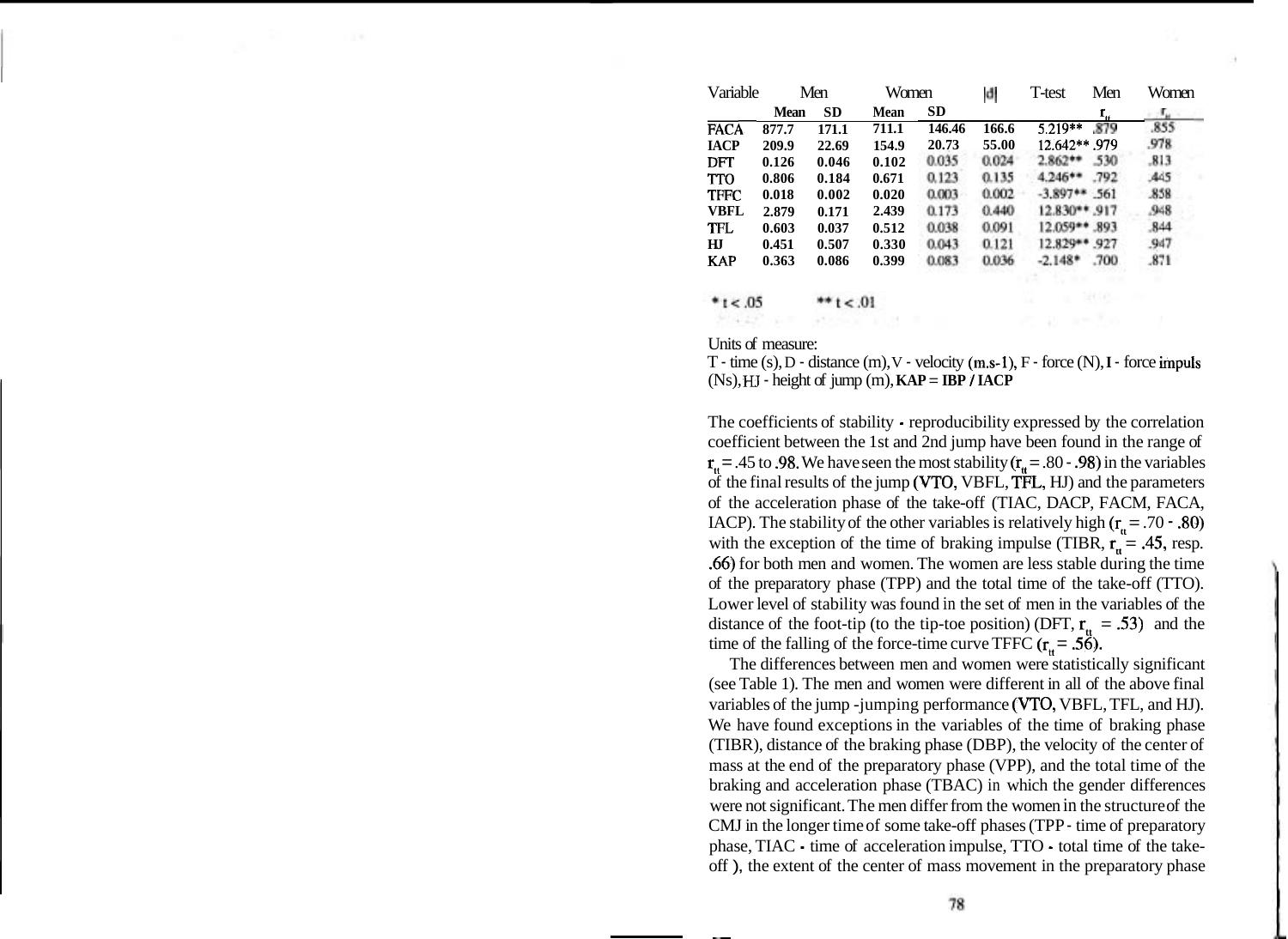(DPP) , total lowering of the center of mass (DLCM), distance of the acceleration phase (DACP), and distance of the foot-tip (DFT). Evident differences between observed sets of men and women have been found in the values of force variables (FBPM, FBPA, FACM, FACA) and in the impulses of braking and acceleration phase (IBP, IACP).

# **DISCUSSION**

The differences in jumping performance between men and women are well in agreement with the literature findings (Gajevski et al., 1996; Hudson & Owen, 1985; Komi & Bosco, 1978; Nelson & Martin, 1985). A high level of stability was found in the force variables in the acceleration phase. It seems that a lower level of stability was found in the movement in the preparatory phase at the beginning of lowering the center of mass and also in this phase no statistical differences between men and women were found (TIBR, DBR, VPP). The gender differences in the time, force, and distance variables of the CMJ structure are probably related to the differences between men and women in the body dimensions and the force capacity.

### **CONCLUSIONS**

1. A high stability - reproducibility of the movement structure of the CMJ was found for both sets of men and women above all for the jumping performance, force, time, and distance variables of the acceleration phase of the take-off  $(r_0 = .80 - .97)$ . A lower level of stability  $(r_0 = .45 - .66)$  was found in the preparatory phase of the take-off.

2. The gender differences in the structure of the CMJ have been found for most variables except for the time, distance, and velocity variables of the preparatory phase of the take-off.

3. The research has confirmed the usefulness of the ON-LINE system of analysis of the  $F(x)$  to gain information about the take-off in the realtime of the experiment.

### **REFERENCES**

Asmussen, E., & Bonde-Petersen, F. (1974) Apparent efficiency and storage of elastic energy in human muscles during exercise. Acta Physiologica Scandinavica, 91, 385-392.

Bobbert, M. F., & Ingen Schenau, G. J. van (1988). Co-ordination in vertical jumping. Journal of Biomechanics, 21(3), 249-262.